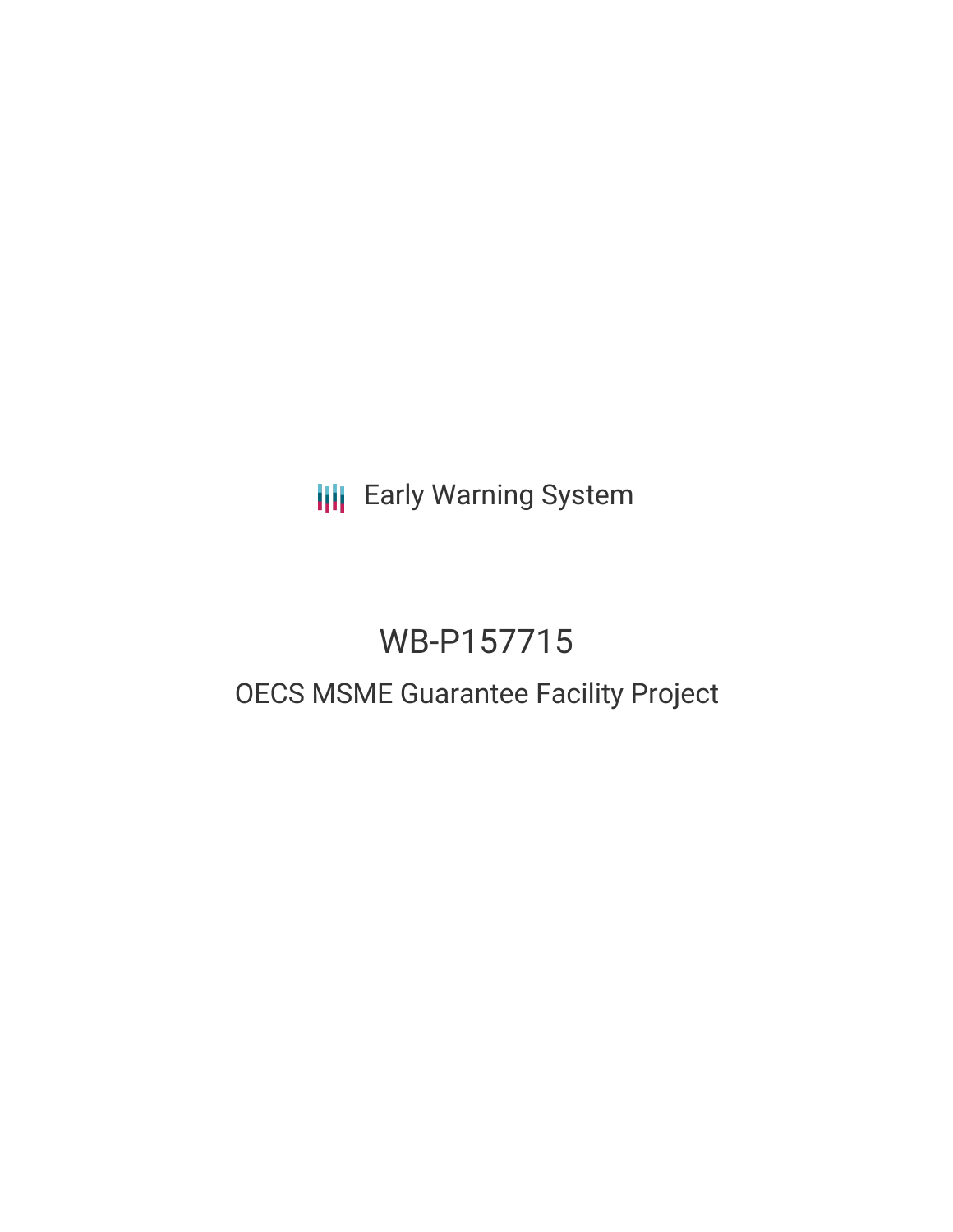

#### **Quick Facts**

| <b>Specific Location</b>       | Eastern Caribbean Countries |
|--------------------------------|-----------------------------|
| <b>Financial Institutions</b>  | World Bank (WB)             |
| <b>Status</b>                  | Approved                    |
| <b>Bank Risk Rating</b>        | FI                          |
| <b>Voting Date</b>             | 2018-07-05                  |
| <b>Borrower</b>                | Regional                    |
| <b>Sectors</b>                 | Industry and Trade          |
| <b>Investment Type(s)</b>      | Loan                        |
| <b>Investment Amount (USD)</b> | \$10.00 million             |
| <b>Project Cost (USD)</b>      | \$12.00 million             |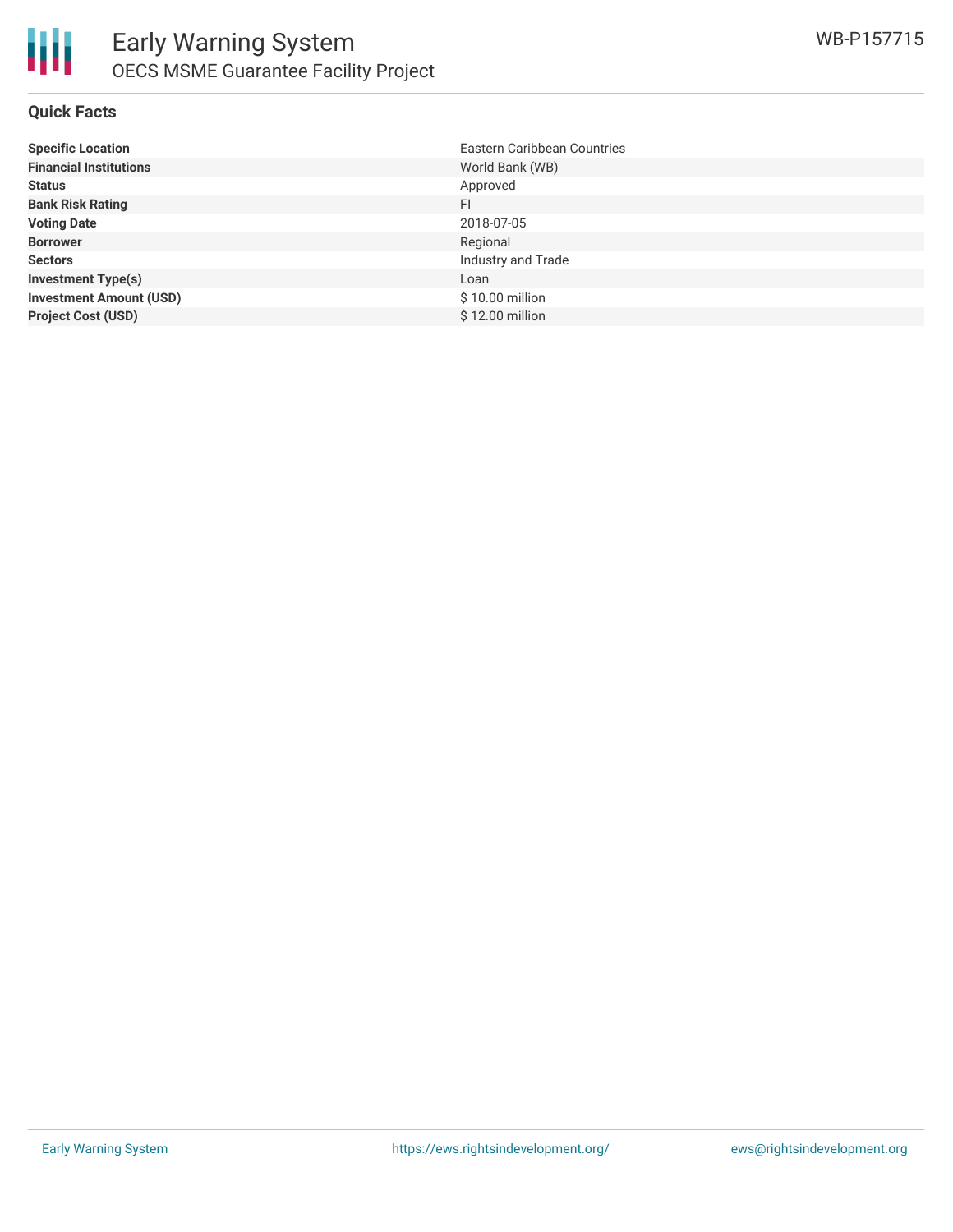

#### **Project Description**

The development objective of the Micro, Small and Medium-Sized Enterprise (MSME) Guarantee Facility Project for OECS Countries is to facilitate additional financial intermediation for MSMEs by supporting the establishment of a regional partial guarantee corporation. It has two project components. First component, Capitalize the Partial Credit Guarantee Fund will support the capitalization of the Credit Guarantee Fund (CGF) for the provision of Partial Credit Guarantee Scheme (PCGs) to participating lenders (PLs). Second component, Project Management, Operating Costs, and Lender Training will support the Eastern Caribbean Partial Credit Guarantee Corporation (ECPCGC), which is responsible for the coordination, implementation, and supervision of the project. The project will finance, among others: (a) the recruitment and training of the ECPCGC team members; (b) training of loan officers at the Eastern Caribbean Currency Union (ECCU) supervised lenders; (c) the acquisition of goods such as equipment, software, and furniture for the ECPCGC; (d) monitoring and evaluation (M&E) activities; (e) the financing of operating costs; and (f) the carrying out of minor works for the installation of any necessary computer hardware and minor refurbishing works of office facilities. The funds under this component will also be used to cover the annual audits of the firm's activities, which are required by the ECPCGC Agreement. It will be important to review the contractual arrangements for the audit, including the terms of reference.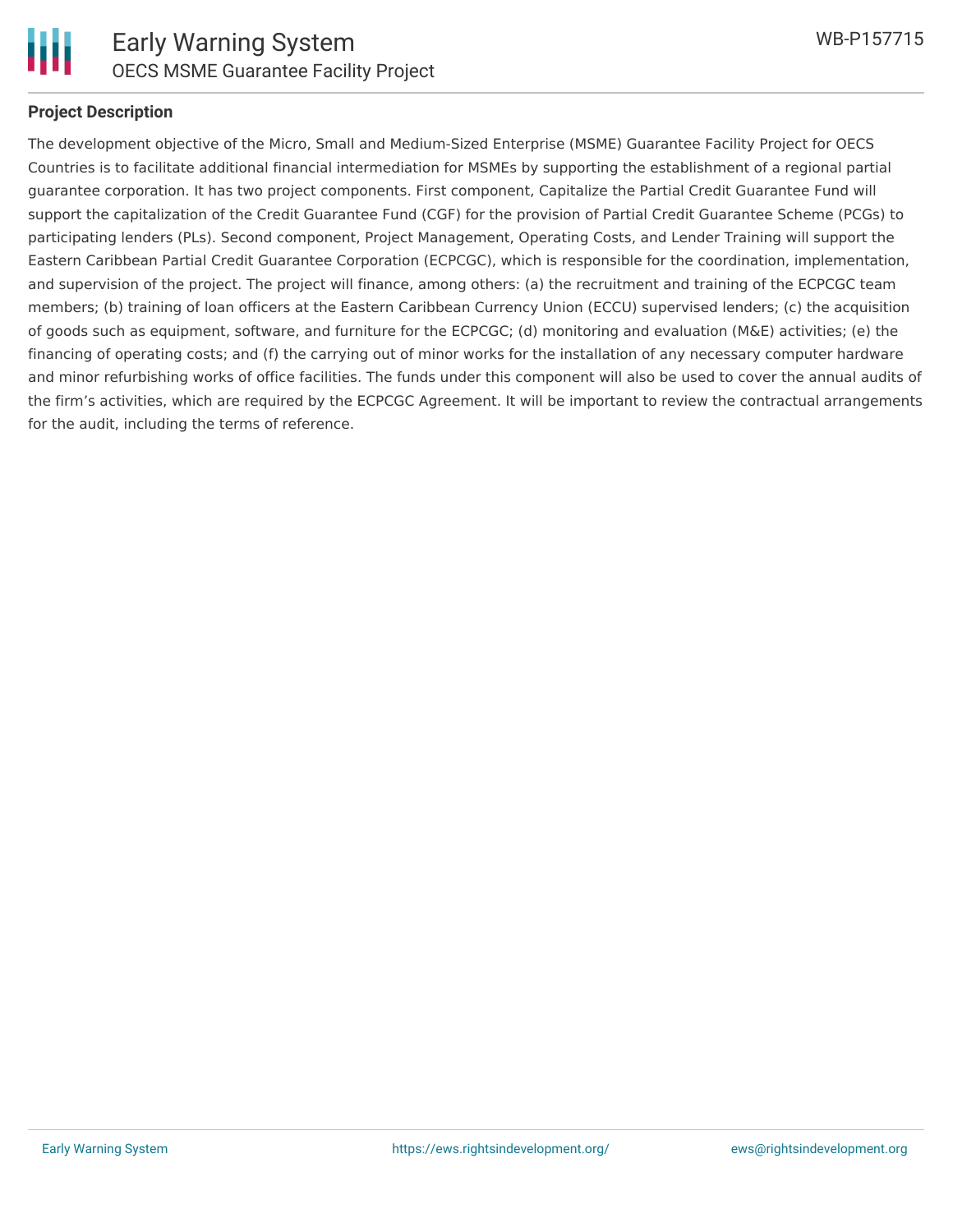

#### **Investment Description**

World Bank (WB)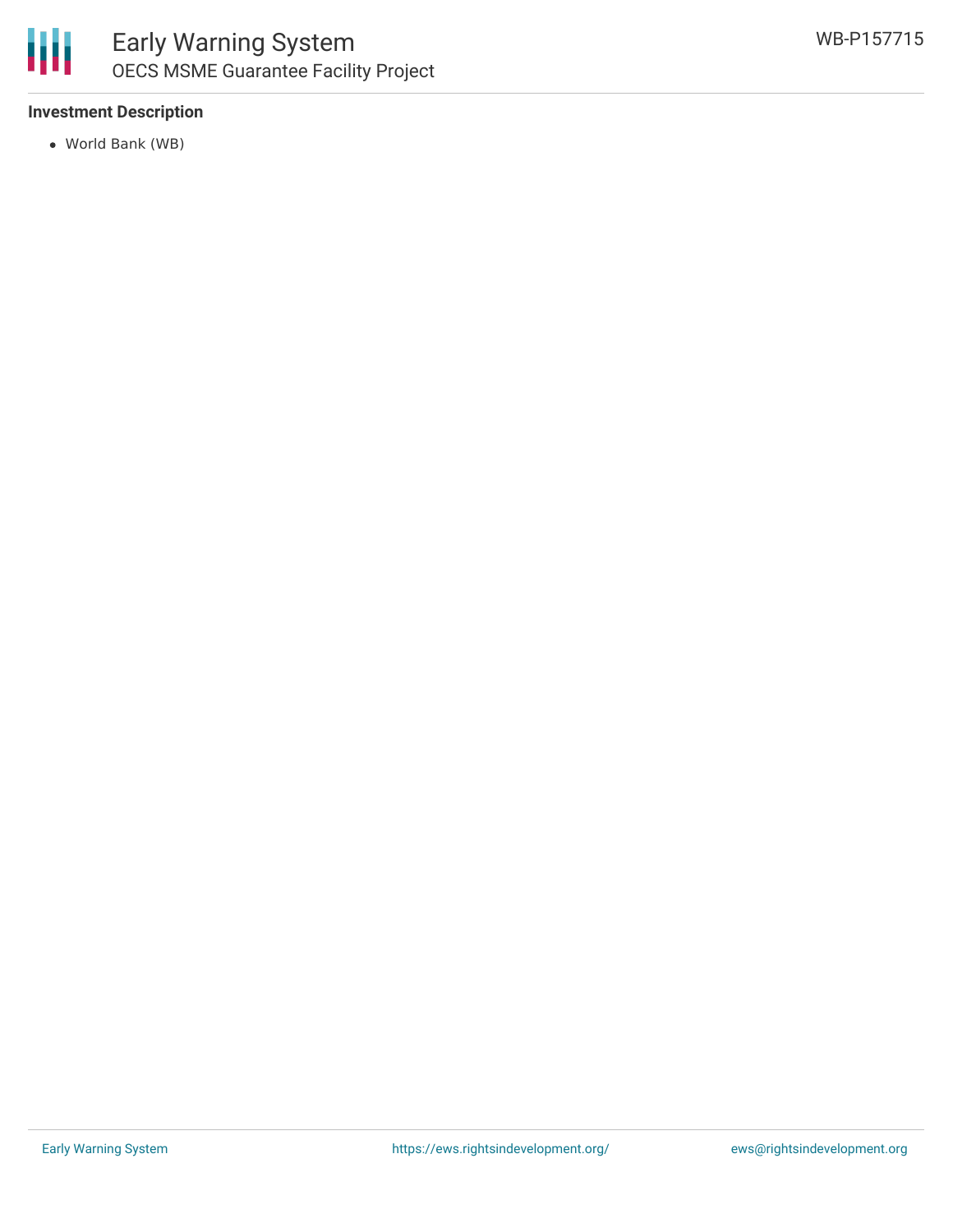#### **Contact Information**

ACCOUNTABILITY MECHANISM OF WORLD BANK

The World Bank Inspection Panel is the independent complaint mechanism and fact-finding body for people who believe they are likely to be, or have been, adversely affected by a World Bank-financed project. If you submit a complaint to the Inspection Panel, they may investigate to assess whether the World Bank is following its own policies and procedures for preventing harm to people or the environment. You can contact the Inspection Panel or submit a complaint by emailing ipanel@worldbank.org. You can learn more about the Inspection Panel and how to file a complaint at: http://ewebapps.worldbank.org/apps/ip/Pages/Home.aspx.